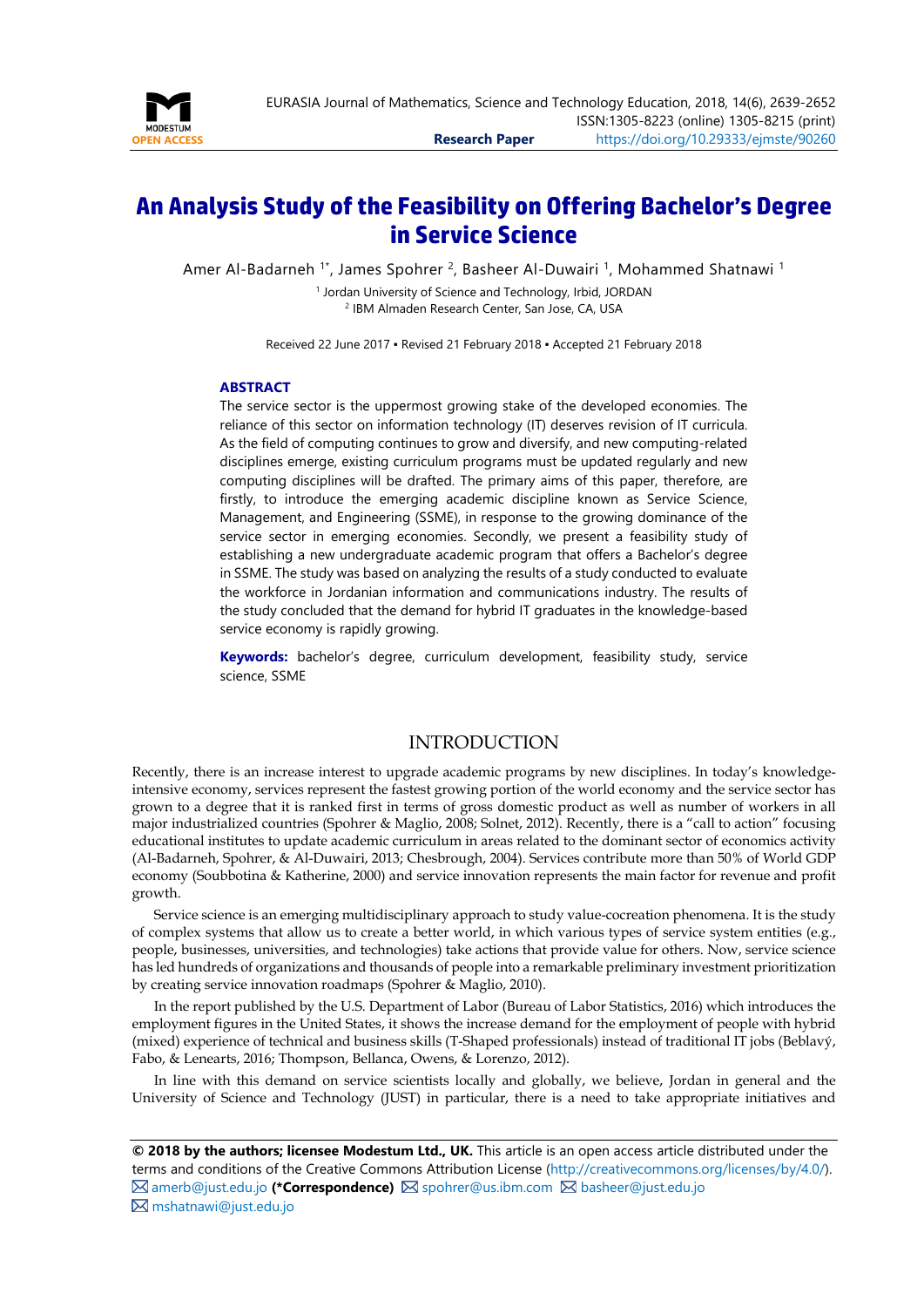### **Contribution of this paper to the literature**

- To take appropriate initiatives and rehabilitation of graduates and provide them with the knowledge and skills necessary to compete better in the job market.
- To develop a competent academic program that is systematically developed and reviewed to ensure that it continues to meet the needs of the fast-growing and evolving IT service-based sector.
- To present a feasibility study to illustrate the importance, rationale, and objectives of initiating a new service science undergraduate program at Jordan University of Science and Technology.

rehabilitation of graduates and provide them with the knowledge and skills necessary to compete better in the job market locally, regionally and globally. The purpose of this study is to present a feasibility study to illustrate the importance, rationale, and objectives of initiating a new undergraduate SSME program within the college of Computer & Information Technology (CIT) at JUST.

This study aims to be a catalyst for developing competent academic program of high quality that is systematically developed and reviewed to ensure that it continues to meet the needs of the fast-growing and evolving IT service-based sector in Jordan and in the region. This work was conducted based on two main activities, which are: (1) Reviewing existing SSME programs locally, regionally, and internationally to have a clear perception of others' experiences in offering programs in service science. This includes the academic as well as the organizational aspects of the existing program. (2) Analyzing the results of a study conducted by Ministry of Information and Communications Technology (ICT) of Jordan entitled "Workforce in Jordanian ICT Industry: Evaluation and Needs Assessment 2010" (Ministry of Information and Communications Technology [MoICT], 2010).

## BACKGROUND

### **Overview of SSME**

Service Science, Management, and Engineering (SSME) is a term introduced recently by IBM, highlighting the need for a multidisciplinary approach to service innovation (Spohrer & Kwan, 2009). SSME is a multi-disciplinary program to the study, design, and implementation of services systems. It combines studies in disparate fields such as computer science, management, engineering, and business strategies. In these complex systems, people and technology are arranged and interact in harmony to provide value for others. In general, SSME academic curriculum should consist of three parts (Spohrer, Maglio, Bailey, & Gruhl, 2007): science, management, and engineering. Science is a way to create knowledge to: (i) understand services and their evolution, (ii) provide tools and methods to study services, and (iii) develop solutions to challenging problems. Management covers investment approaches to improve service systems; it also improves the process of creating and capturing value. Engineering is how to invent new technologies that improve the scaling of service systems; it is a way to apply knowledge and create new value.

### **SSME in Academia**

SSME is beginning to emerge in academia and it is gaining high importance and attracting the attention of leading university researchers, teaching faculty, industry people, and government officials. In fact, it is becoming a common target of many schools and universities worldwide (especially in USA and Europe). Several top U.S. and top international universities are formulating and offering professional Masters-level concentrations or degree programs containing courses related to this field.

For example, over two hundred universities in fifty countries have begun service-related academic programs, service science textbooks, books, and readings have been published worldwide (e.g., Service Is Front Stage (Teboul, 2006), Service Science: Research and Innovations in the Service Economy (Hefley, & Murphy, 2008), and Service Management (Fitzsimmons, Fitzsimmons, & Bordoloi, 2014)). Furthermore, there is an increasing number of related activities including, first, emerging professional associations such as International Society of Service Innovation Professionals - issip.org, second, establishing special interest groups (SIG) in service science such as Institute for Operations Research and the Management Sciences - INFORMS, finally, launching and expanding several annual conferences such as Exploring Service Science and Frontiers in Service.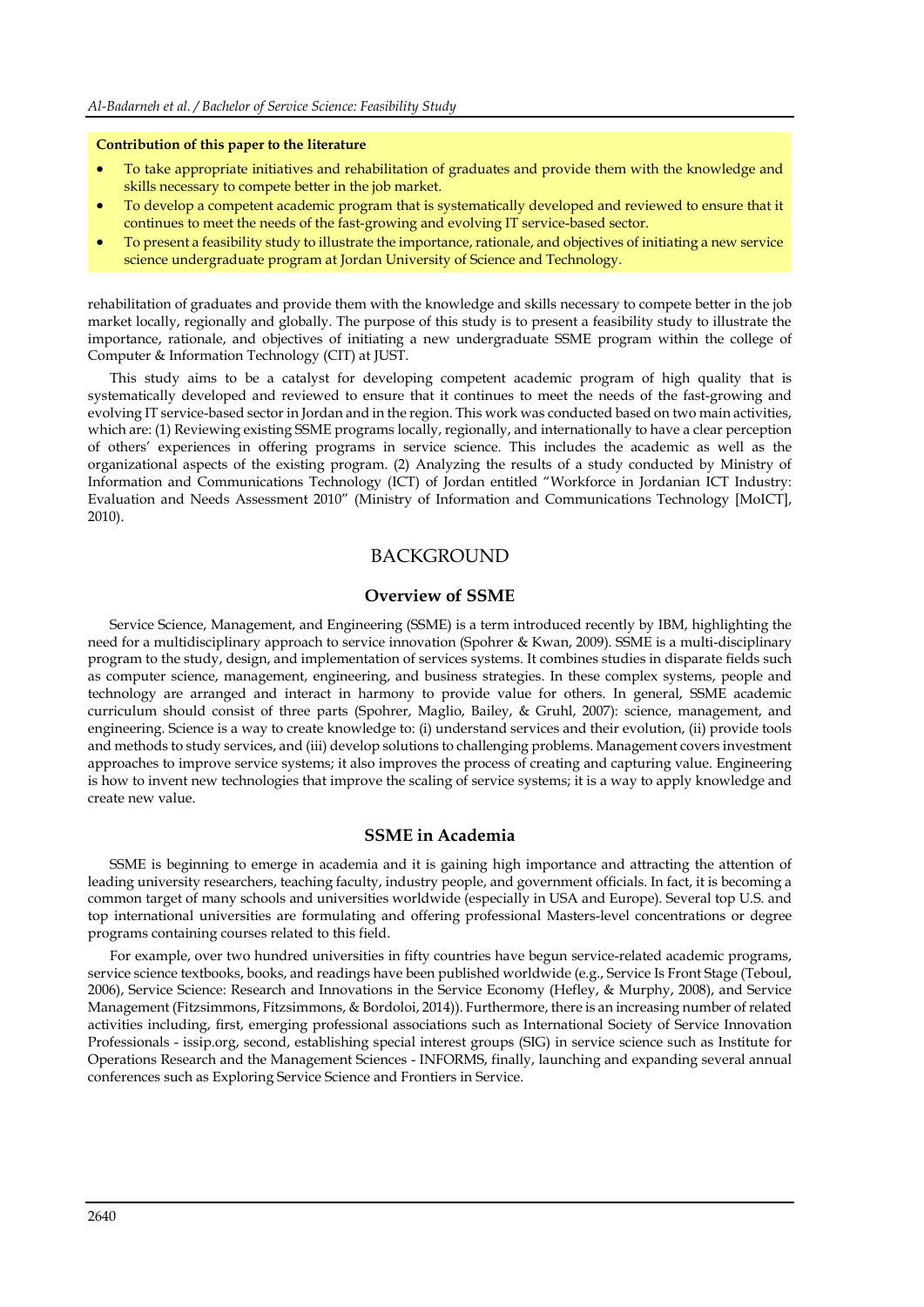## THEORETICAL FRAMEWORK

## **Justification of Establishing SSME Program**

In today's knowledge-intensive economy, it is very important that companies, governments, and universities are involved in service innovation, because GDP growth of nations, revenue, and profit growth increasingly depends on it (Daniels, 2012; Witell et al. 2016). Academia, in its turn, need to adopt and embrace services as a new discipline through adapting existing curricula and the offering of new dedicated degrees in service innovation. Furthermore, people in the academic field need to play an active and productive role in initiating frontier research in service innovation in partnership with businesses for the good of society.

Here in Jordan in general and at JUST in particular, it is in our best interest to understand, leverage, and adapt to the increasing importance of services in several business sectors. It is not only the importance of services itself, but also it is vital to focus on this field of study and to adopt it as a new discipline. This comes inline with the strategic objectives of Jordan's ICT sector (MoICT, 2013) that include:

- Promote the role of IT as a service and its potential to transform businesses to become more efficient, productive as well as improve product quality.
- Help Jordanian companies to increase their outreach in the service sector by leveraging novel Internet-based service delivery models.
- Development of applications and solutions targeted toward niche markets including healthcare, banking and gaming industry.
- Leverage Internet-based services in the educational process.
- Better align Universities outcome to industry needs by teaching students necessary and desirable skills.

Also, the research and development strategy for the ICT sector in Jordan (MoICT, 2017) pointed out a userdriven strategy for ICT sector development. Such user-driven strategy promotes software as a product and a service, which is vital for a vibrant and sustainable ICT sector. In this section, the justifications to establish the SSME academic program are presented and discussed.

## **The Role of SSME Program**

In Jordan, services are the largest share in IT expenditure. The 2016 ICT and IT Enabled Services (ITES) Sector Classification and Statistics Survey (MoICT, 2016) recognizes IT role beyond the supply of computer hardware and software. IT plays an increasing role in the provisioning of services over communications networks, such as the provisioning of information, applications and transaction services. Government policy on ICT also encourages companies, both within and outside of Jordan, to make online services and applications available in the Jordanian market. The following points discuss the important role that SSME will play in Jordan in general and at JUST in particular:

- The service sector has been consistently gaining a bigger portion of the total GDP of the world's biggest economies, the Jordanian economy is no exception to this phenomena. According to a study by the CIAworld Fact Book, the service sector in Jordan is the largest contributor to the Jordanian GDP with a percentage of 66.5 leaving the industrial sector and agricultural sector with only 29.9 percent and 3.7 percent, respectively. In response to this local as well as global demand we believe that Jordan University of Science and Technology (JUST) need to take the appropriate initiatives and qualify our graduates with necessary knowledge and skills to better compete in the local, regional, as well as global job market.
- At JUST, we believe that we should take a leading step and offer a dedicated SSME degree. SSME degree holders will be better aligned with the industry and job market trends. Almost all of the big players in the IT field are moving toward service-oriented and Software as a Service (SaaS) architectures including IBM, Microsoft, Google, HP, Oracle, and many others. In this architecture, every aspect of IT is being offered as a service for a fee beginning with the hardware and ending with application logic. Hardware is being offered as virtual machines (cloud computing), storage, office tools, DBMSs, operating systems and others.
- The SSME department will be the host of exceptional inter-disciplinary faculty members who are capable of conducting cutting-edge research for the benefit of the local and regional service sector. Such research will tackle all sorts of real-life problems facing the service sector. The results of such research will improve our fundamental understanding, engineering, as well as management of the local and regional service sectors.
- The SSME department will outreach to the less-developed local businesses and acquaint them with the global services trend. Furthermore, the department will help them in the transition from product-oriented businesses to service-oriented businesses.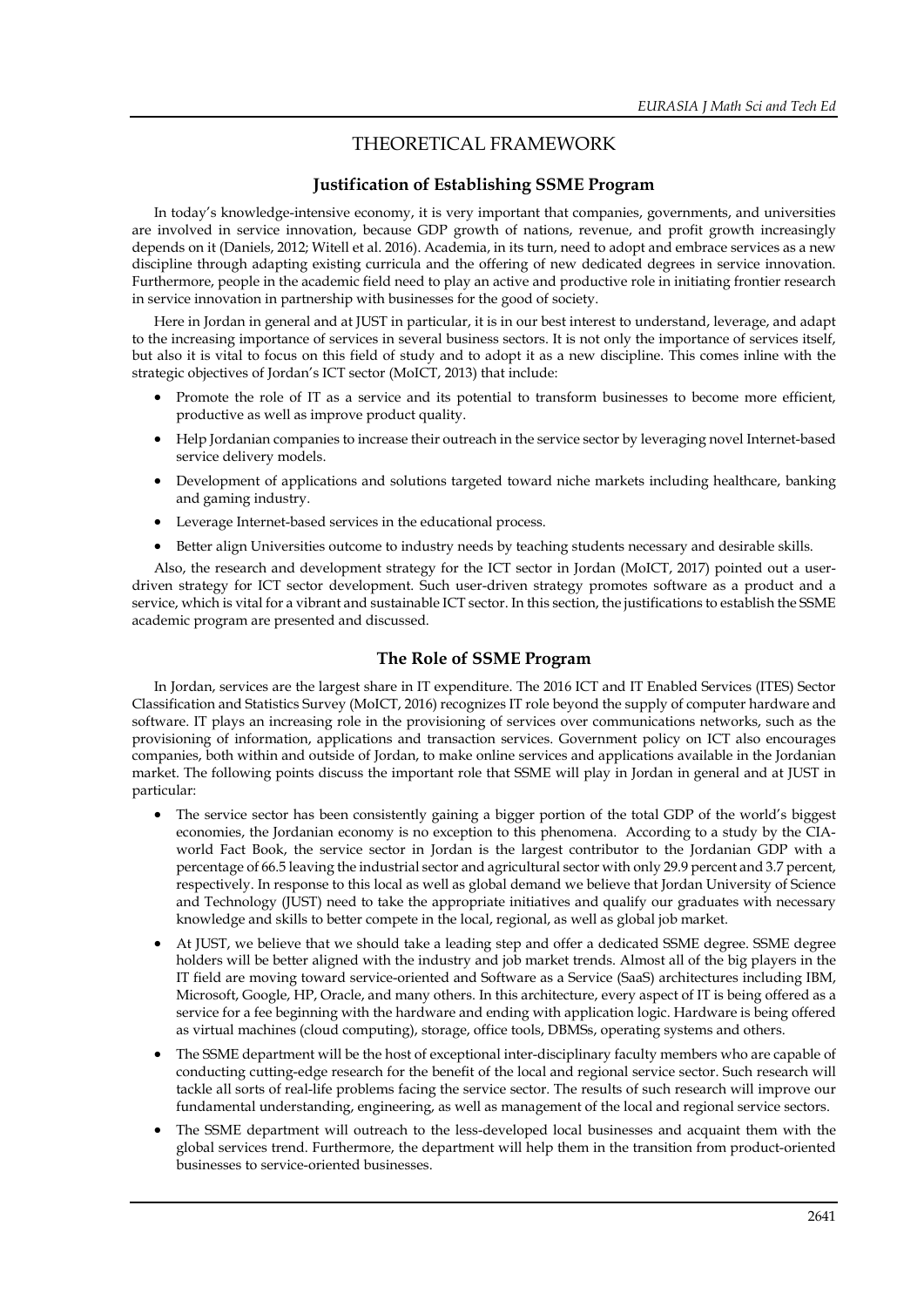## STUDY APPROACH

This descriptive study utilized survey research conducted by Ministry of ICT/Jordan (MoICT, 2010). To collect the data needed for this study, a structured questionnaire is utilized and distributed over a representative sample of 111 Jordanian IT companies. The majority of companies (72%) are primarily oriented toward information technology activities whereas the remaining focus on telecommunications sector. The response rate (68%) was a good proportion representing the total companies answered the questionnaire.

A weighting variable was created to take into account the selection probability and non-responses. With the above number of completions, the sampling error was calculated to be  $+/-2$  percentage points.

The objective of this study was to provide an incentive for the development of high quality vocational education with regularly reviewed and systematically developed curricula to ensure that the requirements of the rapidly growing ICT sector in Jordan and the region are met. The results of the study will help:

- The development of specialized academic programs in the field of technology education to meet the needs of industries and rapidly changing requirements
- Establishing high-quality professional education motivated by continuously and systematically reviewed and developed curricula.
- Aligning learning outcomes with required skills by developing training programs and workplaces.
- Enhancing partnerships and collaboration between ICT industry and academic communities.
- Implementing student-centered teaching practices to equip university graduates with appropriate skills and knowledge.

## RESULTS & DISCUSSION

In the following subsections, we present the analysis results for the needed job and technologies.

### **Job Roles Importance**

In the survey, companies were asked to evaluate 16 major ICT job roles using scale (1-4) in terms of existing skills, current and future relevance, and proficiency level for both current employees and new graduates. Companies were also inquired about their plans to employ new graduates for certain job roles, their plans to train them, and the availability of the training budget.

The results of the survey showed that the most important job role is the *Application Developer*, with 57% of the companies indicated that this role is of high importance now and in the future. Similarly, the job role of the *Project Manager* is also important now and in the future to 49% of the companies. The role of the *Database Administrator* is the third and most important job role, followed by *Network Service Specialist*, *Security Services Specialist*, and *System Administrator* with an assessment rate of 41% and 36% of companies, respectively. The lowest percentage in this category was for a *Packaged Application Specialist* at 19% of companies. On the other hand, results showed that the most important role now and in the future is the *Storage Services Specialist* followed by *Content Management Specialist* and *Packaged Applications Specialist*.

Regarding the job roles that are considered to be of current and future importance; *Testing Specialist* took first place with 28% of respondents, while 11% of respondents said it was of low current importance but expected to be of high importance in the future. The second place was for both *Business Analysts* and *Integration Specialist*. However, 19% of companies noted that the role of *Business Analyst* is of low importance at present but is expected to be high in the future followed by *Integration Specialist* with 15% of companies. **Table 1** shows the average importance (current and future) of all identified job roles. **Table 2** presents statistic summaries (mean, standard deviation, median, skewness, Kurtosis, and standard error) of current and future importance of job roles.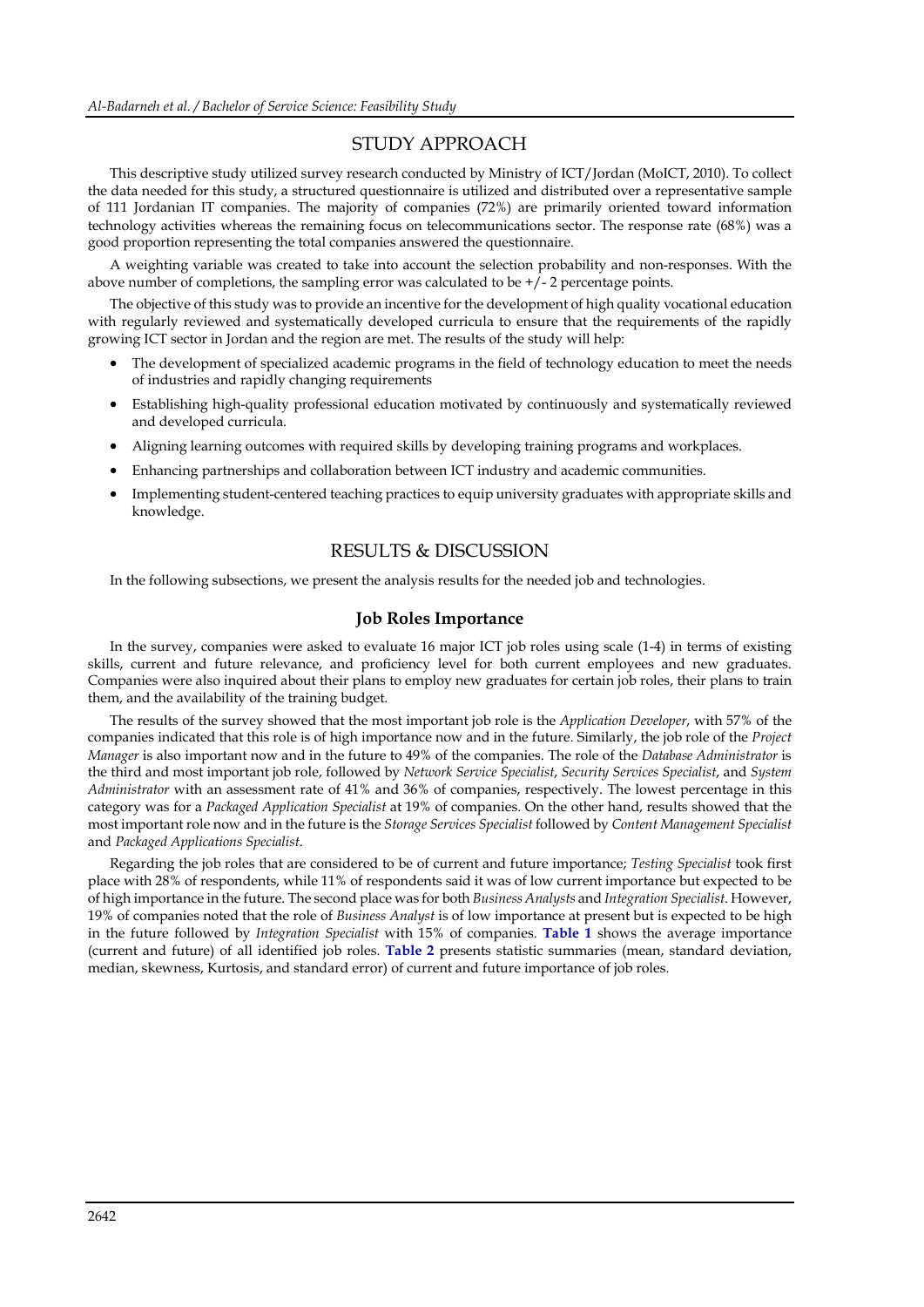**Job Role LOW current Importance and LOW future Importance (1) LOW current Importance and future HIGH Importance (2) Moderate Current Importance and future Importance (3) Current HIGH Importance and future HIGH No Answer Importance (4)** Portals & Collaboration 23 20 23 19 Packaged Application Specialist 27 13 20 19 21 Content Manager Specialist 27 19 13 28 13 Project Manager **7** 11 25 49 8 Storage Services Specialist 31 31 15 12 20 22 Systems Programmer 12 12 12 24 16 36 12 Server Services Specialist 17 11 19 33 20 Security Services Specialist 19 13 15 15 36 17 Network Services Specialist 17 15 17 17 36 15 Infrastructure Specialist 16 16 12 16 16 12 35 16 Database Administrator 12 12 15 11 11 11 11 11 11 11 Test Specialist 16 11 28 31 14 Data Specialist 20 15 21 24 20 Integration Specialist 20 20 15 27 20 18 Application Developer 57 11 15 57 8 Business Analyst 11 19 19 27 32 11

**Table 1.** Current and future importance of job roles (%)

**Table 2.** Statistic summaries of current and future importance of job roles

| <b>Job Role</b>                    | Mean | S Dev. | Median | <b>Skewness</b> | <b>Kurtosis</b> | <b>S</b> Error |
|------------------------------------|------|--------|--------|-----------------|-----------------|----------------|
| Portals & Collaboration            | 2.53 | 1.18   | 2.63   | $-0.07$         | $-1.52$         | 0.13           |
| Packaged Application Specialist    | 2.39 | 1.19   | 2.46   | 0.07            | $-1.55$         | 0.13           |
| Content Manager Specialist         | 2.48 | 1.24   | 2.37   | 0.06            | $-1.62$         | 0.13           |
| Project Manager                    | 3.26 | 0.95   | 3.56   | $-1.07$         | 0.04            | 0.10           |
| <b>Storage Services Specialist</b> | 2.27 | 1.23   | 2.03   | 0.30            | $-1.55$         | 0.14           |
| Systems Programmer                 | 2.86 | 1.11   | 3.00   | $-0.34$         | $-1.34$         | 0.12           |
| Server Services Specialist         | 2.85 | 1.18   | 3.13   | $-0.49$         | $-1.31$         | 0.13           |
| Security Services Specialist       | 2.82 | 1.22   | 3.13   | $-0.41$         | $-1.46$         | 0.13           |
| Network Services Specialist        | 2.85 | 1.18   | 3.12   | $-0.44$         | $-1.37$         | 0.13           |
| Infrastructure Specialist          | 2.73 | 1.25   | 2.92   | $-0.26$         | $-1.60$         | 0.14           |
| Database Administrator             | 3.02 | 1.09   | 3.33   | $-0.67$         | $-0.95$         | 0.12           |
| <b>Test Specialist</b>             | 2.86 | 1.11   | 3.07   | $-0.55$         | $-1.07$         | 0.12           |
| Data Specialist                    | 2.61 | 1.16   | 2.74   | $-0.17$         | $-1.45$         | 0.13           |
| <b>Integration Specialist</b>      | 2.57 | 1.11   | 2.72   | $-0.18$         | $-1.34$         | 0.12           |
| <b>Application Developer</b>       | 3.30 | 1.02   | 3.69   | $-1.17$         | $-0.05$         | 0.11           |
| <b>Business Analyst</b>            | 2.90 | 1.03   | 3.04   | $-0.47$         | $-1.01$         | 0.11           |

### **Trained Workforce Availability for Job Roles**

To estimate the level of skills existing for each of the basic ICT jobs, companies were requested to rank the trained workforce available for each role of ICT by using scale ranks from 1 (unavailable) to 4 (too many). Results showed that the highest ranking in the availability of a very large number of trained workforce was for *Systems Programmer*. Three roles were ranked second: *Application Developer*, *Database Administrator*, and *Project Manager*. The third place was related to *Infrastructure Specialist*.

The lowest level was for *Test Specialist*, *Security Services Specialist*, *Storage Service Specialist*, and *Application Specialist*. *Packaged Application Specialist* has the lowest job role in terms of the availability of the trained workforce, because about one-third of the companies believe that there is no trained workforce available for this role. The second place is for *Storage Services Specialist* followed by *Portal & Collaboration Specialist* and *Content Manager Specialist*.

With regard to the jobs that companies indicated had an adequately trained workforce, the highest rank was for *Application Developer*. The second rank was *Database Administrator*. The third rank was for *System Programmers* and *Network and Services*, and the fifth place for *Project Managers*. The least job role with sufficiently available trained manpower was *Packed Application Specialist*.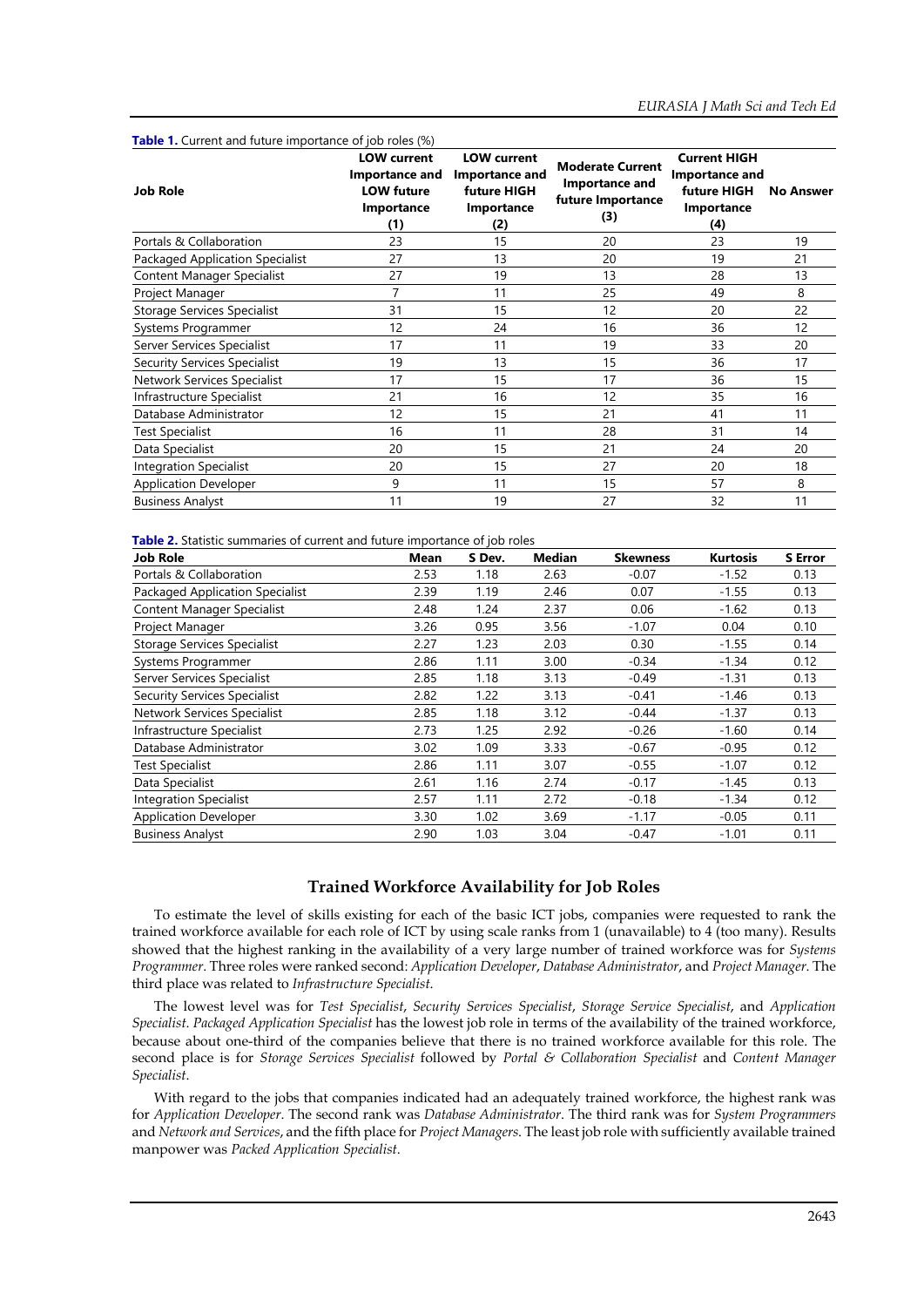### *Al-Badarneh et al. / Bachelor of Service Science: Feasibility Study*

| <b>Job Role</b>                    | No available | Few available |     | Enough available Too much available<br>trained workforce trained workforce trained workforce trained workforce | No     |
|------------------------------------|--------------|---------------|-----|----------------------------------------------------------------------------------------------------------------|--------|
|                                    | (1)          | (2)           | (3) | (4)                                                                                                            | Answer |
| Portals & Collaboration            | 23           | 25            | 20  | 5                                                                                                              | 27     |
| Packaged Application Specialist    | 32           | 28            | 9   | 4                                                                                                              | 27     |
| Content Manager Specialist         | 23           | 28            | 19  | 8                                                                                                              | 22     |
| Project Manager                    | 11           | 36            | 29  | 13                                                                                                             | 11     |
| <b>Storage Services Specialist</b> | 28           | 23            | 16  | 4                                                                                                              | 29     |
| Systems Programmer                 | 9            | 28            | 32  | 15                                                                                                             | 16     |
| Server Services Specialist         | 16           | 28            | 28  | 7                                                                                                              | 21     |
| Security Services Specialist       | 19           | 32            | 24  | 4                                                                                                              | 21     |
| Network Services Specialist        | 8            | 35            | 32  | 8                                                                                                              | 17     |
| Infrastructure Specialist          | 19           | 29            | 23  | 9                                                                                                              | 20     |
| Database Administrator             | 11           | 29            | 33  | 14                                                                                                             | 13     |
| <b>Test Specialist</b>             | 15           | 35            | 25  | 4                                                                                                              | 21     |
| Data Specialist                    | 19           | 33            | 19  | 5                                                                                                              | 24     |
| <b>Integration Specialist</b>      | 16           | 43            | 13  | 8                                                                                                              | 20     |
| <b>Application Developer</b>       | 9            | 25            | 40  | 14                                                                                                             | 12     |
| <b>Business Analyst</b>            | 17           | 44            | 17  | 6                                                                                                              | 16     |

### **Table 3.** Availability of trained workforce of job roles (%)

### **Table 4.** Statistic summaries of trained workforce of job roles

| <b>Job Role</b>                     | <b>Mean</b> | <b>S. Deviation</b> | Median | <b>Skewness</b> | Kurtosis | S. Error |
|-------------------------------------|-------------|---------------------|--------|-----------------|----------|----------|
| Portals & Collaboration             | 2.10        | 0.93                | 2.04   | 0.32            | $-0.95$  | 0.11     |
| Packaged Application Specialist     | 1.79        | 0.87                | 1.66   | 0.91            | 0.09     | 0.10     |
| <b>Content Manager Specialist</b>   | 2.15        | 0.97                | 2.07   | 0.37            | $-0.91$  | 0.11     |
| Project Manager                     | 2.49        | 0.89                | 2.43   | 0.11            | $-0.78$  | 0.09     |
| <b>Storage Services Specialist</b>  | 1.94        | 0.92                | 1.83   | 0.54            | $-0.80$  | 0.11     |
| Systems Programmer                  | 2.63        | 0.90                | 2.66   | $-0.10$         | $-0.82$  | 0.10     |
| Server Services Specialist          | 2.33        | 0.90                | 2.34   | 0.04            | $-0.89$  | 0.10     |
| <b>Security Services Specialist</b> | 2.16        | 0.85                | 2.14   | 0.17            | $-0.81$  | 0.10     |
| Network Services Specialist         | 2.48        | 0.80                | 2.46   | 0.06            | $-0.52$  | 0.09     |
| Infrastructure Specialist           | 2.28        | 0.95                | 2.22   | 0.22            | $-0.94$  | 0.11     |
| Database Administrator              | 2.57        | 0.91                | 2.61   | $-0.08$         | $-0.83$  | 0.10     |
| <b>Test Specialist</b>              | 2.23        | 0.82                | 2.20   | 0.13            | $-0.64$  | 0.09     |
| Data Specialist                     | 2.13        | 0.87                | 2.08   | 0.35            | $-0.63$  | 0.10     |
| <b>Integration Specialist</b>       | 2.16        | 0.86                | 2.06   | 0.62            | $-0.15$  | 0.10     |
| <b>Application Developer</b>        | 2.67        | 0.87                | 2.75   | $-0.26$         | $-0.60$  | 0.09     |
| <b>Business Analyst</b>             | 2.14        | 0.82                | 2.07   | 0.50            | $-0.16$  | 0.09     |

Furthermore, we can notice that the highest ratio of job roles with few available manpower was for *Business Analyst*, followed by *Integration Specialists*, and then *Project Managers*. The lowest category was for *Storage Services Specialists*. **Table 3** shows the availability percent of the trained workforce for core job roles. **Table 4** presents statistic summaries of the trained workforce for core job roles.

### **New Graduates and their Proficiency Level for Core Job Roles**

For each ICT job role, companies were requested to rank the attained skills of new graduates using a fourcategory assessment scale (1: No skills, 2: Acquired skills, 3: Applied skills, 4: Expert skills). For the expert skill category, the companies' assessment ratios for main job roles were not high; moreover the values were concentrated with small inconsistencies, which meant small differences have been noticed among them. The highest rank in this category was for the role of *Project Manager* since 8% of the respondents pointed out that new graduates have expert skills for this role followed by *Business Analyst*. *Server Service Specialist* and *Data Specialists* were ranked third. The fourth level has acquired five job roles; *Infrastructure Specialist*, *Network Service Specialist*, *Database Administrator*, *Content Manager Specialist*, and *Test Specialist*. The lowest rate for *Packaged Application Specialist*.

As for the companies' awareness of applied skills, the highest percentage (20% of the participants) indicated that the skills of the new graduates of *System Programmer* are applied skills, while this role ranked third in terms of acquired skills. The next rank was for *Database Administrator*, while it was ranked as the fifth place in terms of gained skills, and the third for *Test Specialist*. *Server Service Specialist*, *Application Developer*, and *Data Specialist* were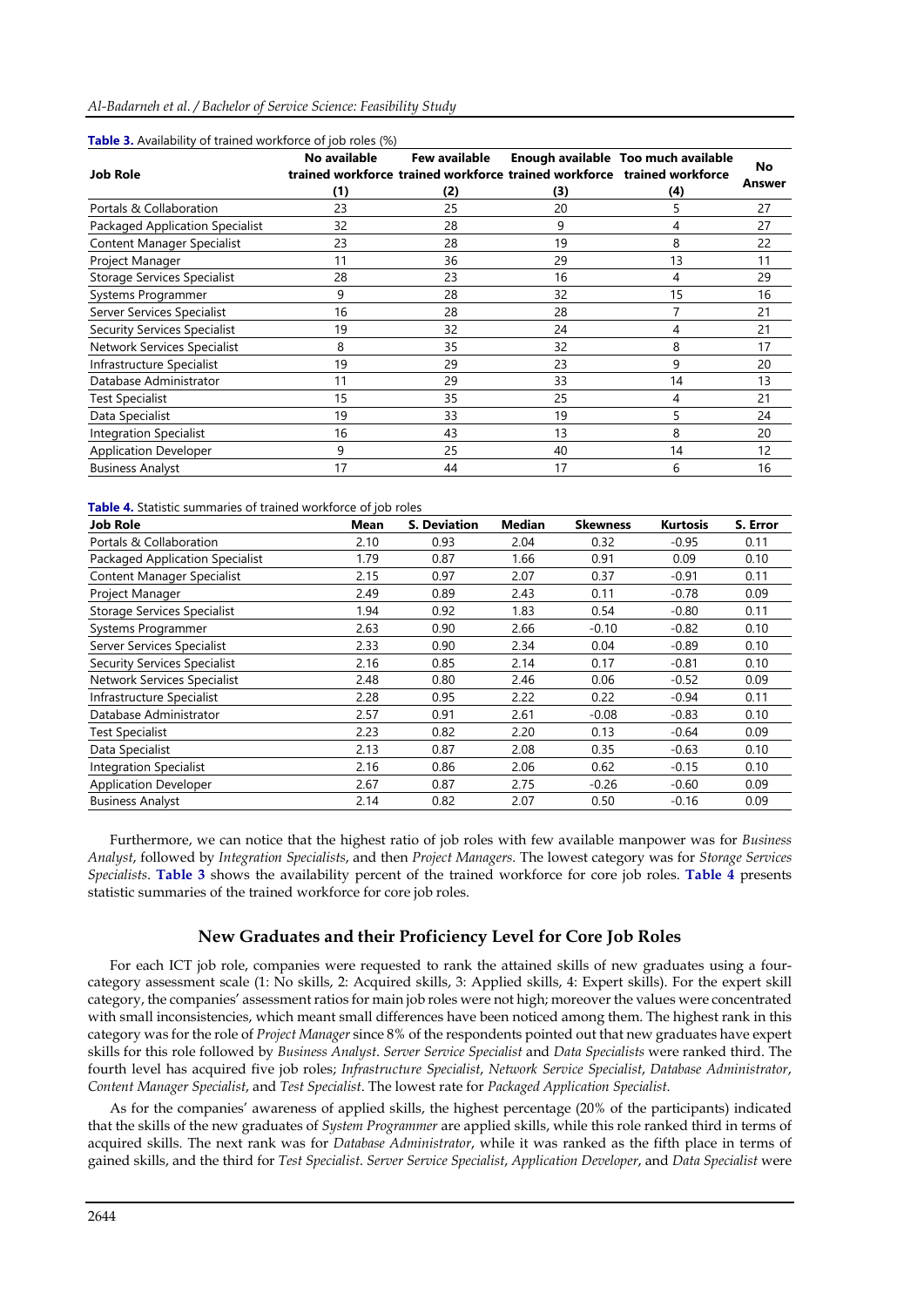#### **Table 5.** Proficiency level of fresh graduate (%)

|                                     | No skills | <b>Acquired skills</b> | <b>Applied skills</b> | <b>Expert skills</b> |                  |
|-------------------------------------|-----------|------------------------|-----------------------|----------------------|------------------|
| <b>Job Role</b>                     | (1)       | (2)                    | (3)                   | (4)                  | <b>No Answer</b> |
| Portals & Collaboration             | 33        | 32                     | 4                     | 3                    | 28               |
| Packaged Application Specialist     | 37        | 24                     | 9                     | 2                    | 28               |
| Content Manager Specialist          | 33        | 29                     | 9                     | 5                    | 24               |
| Project Manager                     | 33        | 36                     | 11                    | 8                    | 12               |
| <b>Storage Services Specialist</b>  | 31        | 32                     | 4                     | 3                    | 30               |
| Systems Programmer                  | 24        | 37                     | 20                    | 3                    | 16               |
| Server Services Specialist          | 31        | 29                     | 12                    | 5                    | 23               |
| <b>Security Services Specialist</b> | 29        | 35                     | 11                    | 3                    | 22               |
| <b>Network Services Specialist</b>  | 24        | 43                     | 11                    | 4                    | 18               |
| Infrastructure Specialist           | 31        | 35                     | 9                     | 5                    | 21               |
| Database Administrator              | 25        | 36                     | 19                    | 4                    | 16               |
| Test Specialist                     | 32        | 29                     | 13                    | 4                    | 21               |
| Data Specialist                     | 31        | 27                     | 12                    | 5                    | 25               |
| <b>Integration Specialist</b>       | 32        | 33                     | 9                     |                      | 23               |
| <b>Application Developer</b>        | 23        | 51                     | 12                    |                      | 11               |
| <b>Business Analyst</b>             | 41        | 29                     |                       | 8                    | 17               |

#### **Table 6.** Statistic summaries of proficiency level of fresh graduate

| Job Role                               | <b>Mean</b> | <b>S. Deviation</b> | Median | <b>Skewness</b> | <b>Kurtosis</b> | S. Error |
|----------------------------------------|-------------|---------------------|--------|-----------------|-----------------|----------|
| Portals & Collaboration                | 1.68        | 0.77                | 1.59   | 1.15            | 1.29            | 0.09     |
| <b>Packaged Application Specialist</b> | 1.67        | 0.80                | 1.47   | 0.98            | 0.15            | 0.09     |
| Content Manager Specialist             | 1.82        | 0.89                | 1.67   | 0.92            | 0.06            | 0.10     |
| Project Manager                        | 1.93        | 0.93                | 1.81   | 0.81            | $-0.21$         | 0.10     |
| <b>Storage Services Specialist</b>     | 1.70        | 0.77                | 1.63   | 1.12            | 1.23            | 0.09     |
| Systems Programmer                     | 2.02        | 0.82                | 1.99   | 0.34            | $-0.63$         | 0.09     |
| Server Services Specialist             | 1.88        | 0.90                | 1.76   | 0.76            | $-0.30$         | 0.10     |
| <b>Security Services Specialist</b>    | 1.85        | 0.81                | 1.79   | 0.72            | $-0.01$         | 0.09     |
| <b>Network Services Specialist</b>     | 1.94        | 0.79                | 1.90   | 0.70            | 0.26            | 0.09     |
| Infrastructure Specialist              | 1.82        | 0.83                | 1.74   | 0.87            | 0.26            | 0.09     |
| Database Administrator                 | 2.02        | 0.85                | 1.97   | 0.42            | $-0.59$         | 0.09     |
| <b>Test Specialist</b>                 | 1.89        | 0.91                | 1.76   | 0.73            | $-0.37$         | 0.10     |
| Data Specialist                        | 1.88        | 0.91                | 1.74   | 0.76            | $-0.36$         | 0.11     |
| <b>Integration Specialist</b>          | 1.78        | 0.80                | 1.70   | 0.86            | 0.24            | 0.09     |
| <b>Application Developer</b>           | 1.94        | 0.73                | 1.92   | 0.61            | 0.46            | 0.08     |
| <b>Business Analyst</b>                | 1.76        | 0.94                | 1.52   | 1.17            | 0.44            | 0.10     |

ranked fourth. The lowest rank was for *Portal and Collaboration Specialist* and *Storage Service Specialist*, while 32% of the respondents believed that the skills available to new graduates of these two roles were acquired skills.

The results also showed that more than 40% of the respondents (the highest percentage) indicated that new graduates do not have skills of *Business Analyst*, while the second place is related to *Packaged Application Specialist*. The third level relates to *Portal and Collaboration Specialist*, *Content Manager Specialist*, and *Project Manager*. The fourth level was for both *Integration Specialists* and *Test Specialists*. *Server Service Specialist*, *Infrastructure Specialist*, *Storage Service Specialist*, and *Data Specialist* were ranked fifth. *Application Developer* was ranked, which is the highest level of acquired skills. **Tables 5** and **6** show the overall statistical analyses.

### **Number of Fresh Graduates to Be Hired**

Each year, there is a need to hire new employees to cover the demand and expansion of the Jordanian ICT sector. The goal of this subsection is to measure the demand volume for each job and therefore asks companies to provide their forecasts for the number of new graduates they plan to employ for each specific job role.

*Application Developer* gained the largest demand size, where all companies plan to hire as of total 256 new graduates for this role. The results revealed that all of the other jobs are required but not as much as required as the *Application Developer*. The next job required is *Project Manager* with 82 appointments of new graduates for this role, followed by *Content Manager Specialist* with 78 new graduates. While 73 graduates are needed for the role of *Business Analyst*, 64 graduates for *System Programmer*, the least is for *Storage Service Specialist* with the demand of 17 graduates. These results are consistent with the results presented in job roles important subsection. The results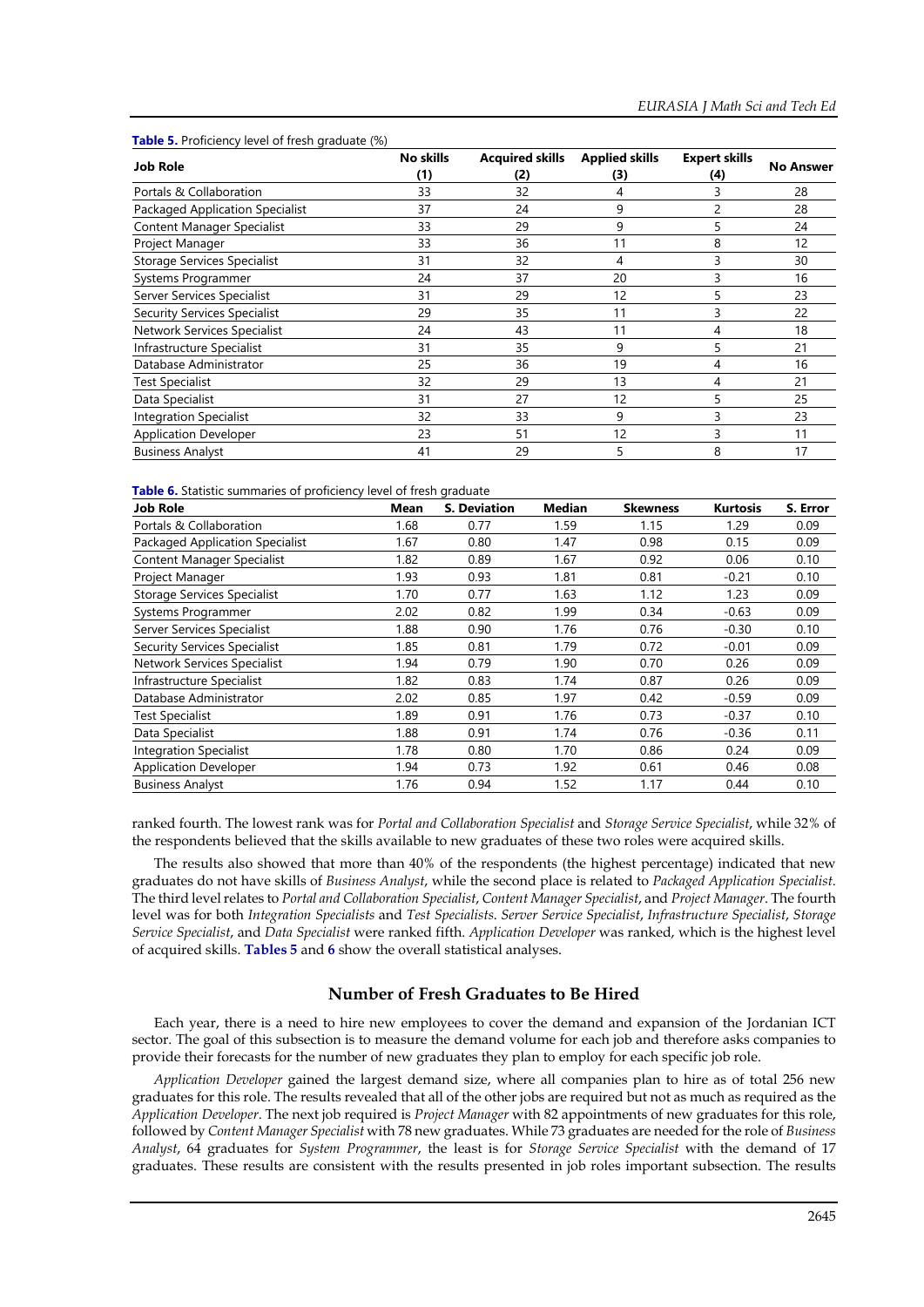*Al-Badarneh et al. / Bachelor of Service Science: Feasibility Study*

| <b>Job Role</b>                        | <b>Total</b> | Percent % |
|----------------------------------------|--------------|-----------|
| <b>Application Developer</b>           | 256          | 25.2      |
| Project Manager                        | 82           | 8.1       |
| <b>Content Manager Specialist</b>      | 78           | 7.7       |
| <b>Business Analyst</b>                | 73           | 7.2       |
| Systems Programmer                     | 64           | 6.3       |
| <b>Test Specialist</b>                 | 59           | 5.8       |
| Database Administrator                 | 58           | 5.7       |
| Network Services Specialist            | 55           | 5.4       |
| Infrastructure Specialist              | 52           | 5.1       |
| <b>Integration Specialist</b>          | 46           | 4.5       |
| Server Services Specialist             | 42           | 4.1       |
| Data Specialist                        | 37           | 3.6       |
| <b>Security Services Specialist</b>    | 34           | 3.3       |
| <b>Packaged Application Specialist</b> | 33           | 3.2       |
| Portals & Collaboration                | 30           | 3         |
| <b>Storage Services Specialist</b>     | 17           | 1.7       |

| Table 7. Fresh graduates needed to be hired for each job role |  |  |
|---------------------------------------------------------------|--|--|
|                                                               |  |  |

showed that the majority of companies (57%) believe that the role of *Application Developer* is of high importance in the present and future, and the results of this subsection reveal that this role is the most sought after. These results present a good picture of actual market needs and draw attention to the importance of bridging the gap between market forces; supply and demand. **Table 7** shows the demand volume of new graduates to be recruited for each job.

## **Technologies Needed**

Companies are requested to measure the current and future (over 5 years) importance of each the identified technologies through analyzing the companies' perception of each technology. For technologies that are of great importance today and in the future, *Database Systems* has the highest ratings. Followed by *Enterprise Development*, *Web Development*, and *Enterprise Resource Planning*. The latter rank was for the *Supply Chain*, while it has the highest in term of low current and low future importance.

With regard to the second set of evaluation (technologies of low current importance but expected to have high future importance). *Customer Relationship Management* gained the highest percentage of respondents, with 23% of companies indicated that this technology is of low importance at present but is expected to be of high importance in the future. The second is *Uniform Modeling Language*. The third is *Enterprise Resource Planning*, *Supply Chain*, *Business Intelligence*, and *Web* 2.0. The fourth place is *Enterprise Content Management*, while the latter was a set of two technologies: *Infrastructure Monitoring* and *Web Development*. The overall results are summarized in **Tables 8** and **9**.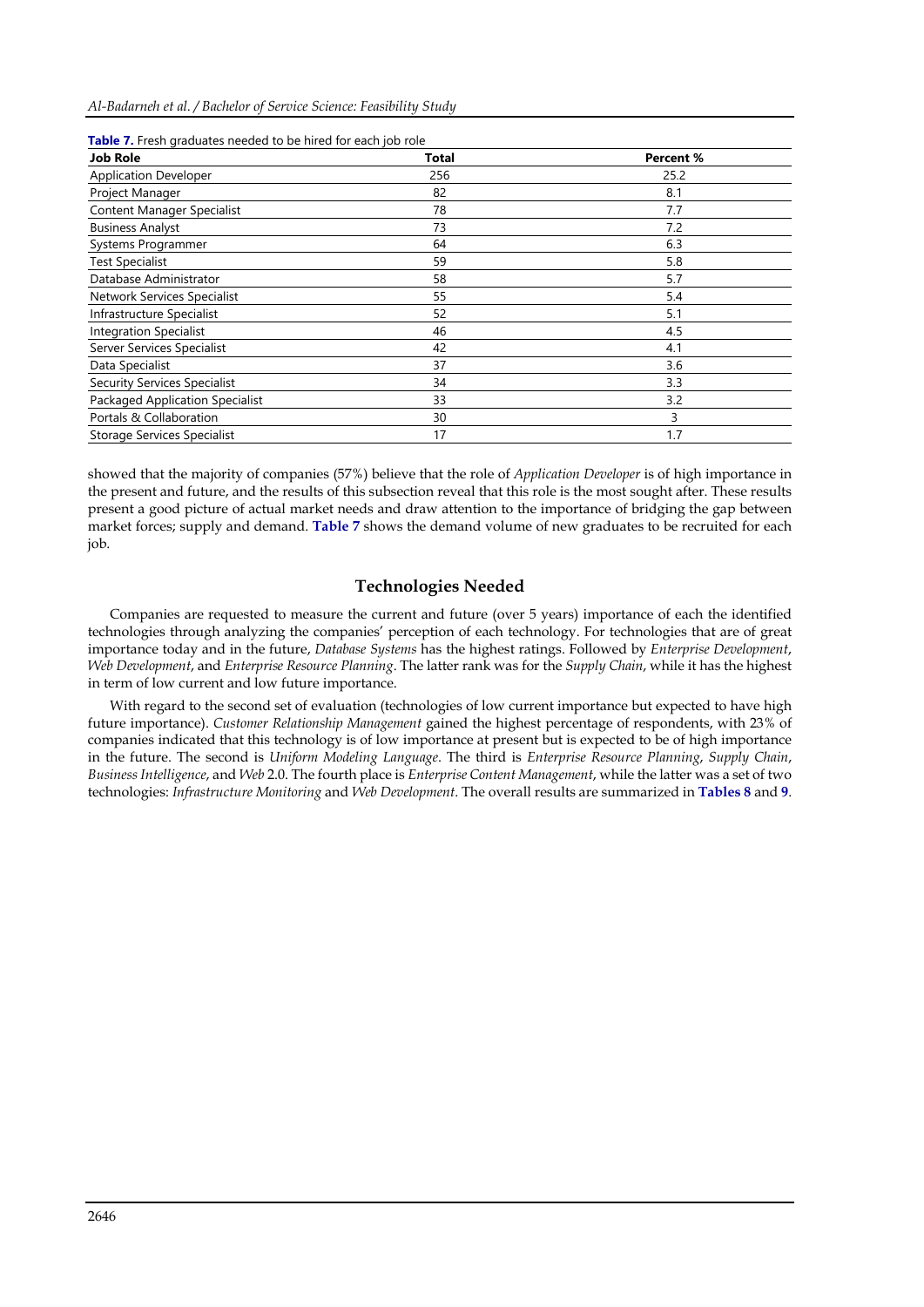| <b>Table 8.</b> Current and future importance of technology skills (%) |                                                           |                                                                                      |                                                                   |                                                                        |                  |
|------------------------------------------------------------------------|-----------------------------------------------------------|--------------------------------------------------------------------------------------|-------------------------------------------------------------------|------------------------------------------------------------------------|------------------|
| <b>Technology Skill</b>                                                | <b>LOW</b> current<br><b>LOW future</b><br>Importance (1) | <b>LOW current</b><br>Importance and Importance and<br>future HIGH<br>Importance (2) | <b>Moderate</b><br><b>Current and</b><br>future<br>Importance (3) | <b>Current HIGH</b><br>Importance and<br>future HIGH<br>Importance (4) | <b>No Answer</b> |
| Data Base Systems (Oracle, MS SQL, DB2)                                | 3                                                         | 16                                                                                   | 27                                                                | 45                                                                     | 9                |
| Enterprise Development (J2EE, .Net, VB,<br>$C_{++}$                    | 11                                                        | 12                                                                                   | 23                                                                | 37                                                                     | 17               |
| Web Development (Java, Apache, PHP,<br>ASP.Net)                        | 19                                                        | 9                                                                                    | 24                                                                | 36                                                                     | 12               |
| ERP (Enterprise Resource Planning)                                     | 15                                                        | 19                                                                                   | 16                                                                | 29                                                                     | 21               |
| Network Security and Infrastructure (Cisco,<br>IBM)                    | 21                                                        | 11                                                                                   | 19                                                                | 27                                                                     | 22               |
| Web 2.0 (AJAX, Wikis, Social Networks)                                 | 25                                                        | 19                                                                                   | 9                                                                 | 23                                                                     | 24               |
| <b>CRM (Customer Relationship Management)</b>                          | 15                                                        | 23                                                                                   | 21                                                                | 19                                                                     | 22               |
| Cloud Computing & Virtualization                                       | 30                                                        | 16                                                                                   | 13                                                                | 16                                                                     | 25               |
| Business Intelligence (Business Analytics,<br>DWH)                     | 13                                                        | 19                                                                                   | 25                                                                | 16                                                                     | 26               |
| AIM - BPM (Business Process<br>Management), BPEL                       | 20                                                        | 15                                                                                   | 23                                                                | 16                                                                     | 27               |
| <b>Enterprise Content Management</b>                                   | 20                                                        | 17                                                                                   | 17                                                                | 15                                                                     | 31               |
| Infrastructure Monitoring (Tivoli, HP)                                 | 27                                                        | 9                                                                                    | 21                                                                | 11                                                                     | 32               |
| SOA (Service Oriented Architecture)                                    | 30                                                        | 12                                                                                   | 17                                                                | 9                                                                      | 32               |
| UML (Unified Modelling Language), RUP                                  | 28                                                        | 20                                                                                   | 16                                                                | 8                                                                      | 28               |
| Supply Chain Management                                                | 31                                                        | 19                                                                                   | 16                                                                | 5                                                                      | 29               |

**Table 9.** Statistic summaries of current and future importance of technology skills

| <b>Job Role</b>                                 | Mean | <b>S. Deviation</b> | Median | <b>Skewness</b> | <b>Kurtosis</b> | S. Error |
|-------------------------------------------------|------|---------------------|--------|-----------------|-----------------|----------|
| Web 2.0 (AJAX, Wikis, Social Networks)          | 3.25 | 0.86                | 3.48   | $-0.81$         | $-0.42$         | 0.09     |
| <b>CRM (Customer Relationship Management)</b>   | 3.04 | 1.06                | 3.30   | $-0.73$         | $-0.80$         | 0.12     |
| Cloud Computing & Virtualization                | 2.88 | 1.17                | 3.17   | $-0.56$         | $-1.21$         | 0.13     |
| Business Intelligence (Business Analytics, DWH) | 2.75 | 1.15                | 2.84   | $-0.25$         | $-1.42$         | 0.13     |
| AIM - BPM (Business Process Management), BPEL   | 2.67 | 1.21                | 2.87   | $-0.26$         | $-1.52$         | 0.14     |
| <b>Enterprise Content Management</b>            | 2.39 | 1.23                | 2.18   | 0.20            | $-1.59$         | 0.14     |
| Infrastructure Monitoring (Tivoli, HP)          | 2.56 | 1.06                | 2.55   | $-0.04$         | $-1.26$         | 0.12     |
| SOA (Service Oriented Architecture)             | 2.20 | 1.19                | 1.97   | 0.38            | $-1.41$         | 0.14     |
| UML (Unified Modelling Language), RUP           | 2.60 | 1.02                | 2.68   | $-0.16$         | $-1.13$         | 0.12     |
| Supply Chain Management                         | 2.47 | 1.11                | 2.59   | $-0.05$         | $-1.38$         | 0.13     |
| Web 2.0 (AJAX, Wikis, Social Networks)          | 2.39 | 1.13                | 2.35   | 0.12            | -1.40           | 0.14     |
| CRM (Customer Relationship Management)          | 2.24 | 1.15                | 2.28   | 0.18            | $-1.50$         | 0.14     |
| Cloud Computing & Virtualization                | 2.07 | 1.11                | 1.83   | 0.44            | $-1.30$         | 0.13     |
| Business Intelligence (Business Analytics, DWH) | 2.06 | 1.03                | 1.90   | 0.50            | $-1.03$         | 0.12     |
| AIM - BPM (Business Process Management), BPEL   | 1.93 | 0.98                | 1.74   | 0.59            | $-0.89$         | 0.12     |

## **Availability of Technology Skills of Fresh Graduates**

To assess the availability of technology skills of new graduates, companies were requested to rank the availability of technology skills of new graduates using a four-category assessment scale (1: No available, 2: Few available, 3: Enough available, 4: Too much). The results of the analysis showed that most companies think that majority of new graduates do not have trained workforce for most technologies. In addition, the results showed small percentage of companies that have pointed out the availability of too much ones.

The technology skill that was ranked the highest in terms of "No available" is *Cloud Computing and Virtualization*. The second is *Business Process Management*. The third is *Business Intelligence*. The fourth is *Supply Chain Management*. The fifth category is *Service-Oriented Architecture*. The last technology in terms of "No available" trained workforce is *Database Systems*.

The technology that was ranked the highest in terms of "few available" trained workforce is *Database Systems*. Pointing out that it has ranked first in terms of high current and future importance. The second rank is *Web Development*. The third is *Enterprise Development*. Ranked fourth is Web2.0 followed by *Customer Relationship*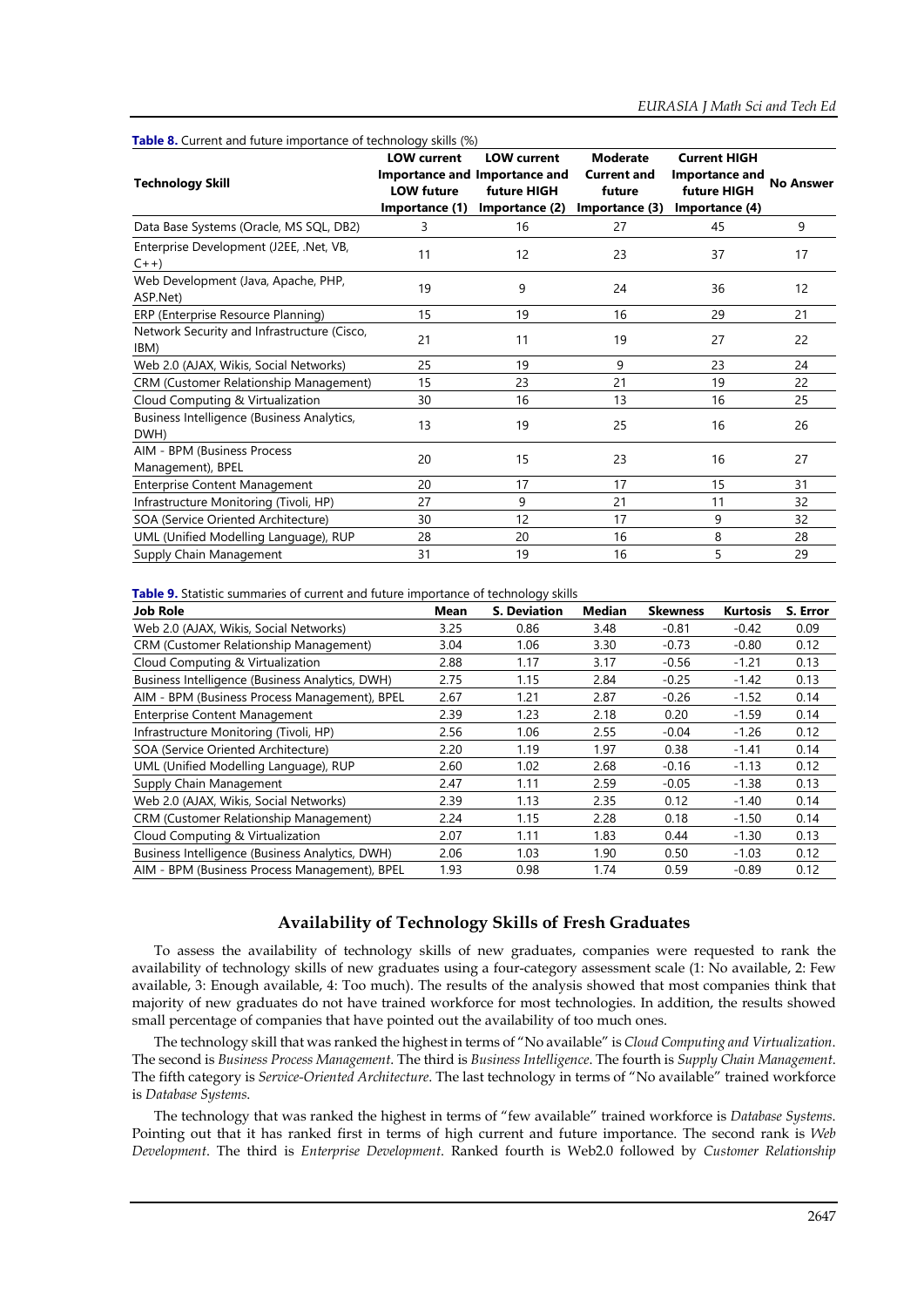### *Al-Badarneh et al. / Bachelor of Service Science: Feasibility Study*

| <b>Table 10.</b> Availability technology skills of fresh graduate |               |               |                                |                   |        |
|-------------------------------------------------------------------|---------------|---------------|--------------------------------|-------------------|--------|
|                                                                   | No available  |               | Few available Enough available | Too much          | No     |
| <b>Technology Skill</b>                                           | trained       | trained       | trained                        | available trained | Answer |
|                                                                   | workforce (1) | workforce (2) | workforce (3)                  | workforce (4)     |        |
| Data Base Systems (Oracle, MS SQL, DB2)                           | 13            | 40            | 27                             | 8                 | 12     |
| Enterprise Development (J2EE, .Net, VB,                           | 15            | 37            | 19                             | 9                 | 20     |
| $C_{++}$                                                          |               |               |                                |                   |        |
| Web Development (Java, Apache, PHP,                               | 19            | 39            |                                | 7                 |        |
| ASP.Net)                                                          |               |               | 20                             |                   | 15     |
| ERP (Enterprise Resource Planning)                                | 35            | 23            | 16                             | 3                 | 23     |
| Network Security and Infrastructure (Cisco,                       |               |               |                                |                   |        |
| IBM)                                                              | 23            | 27            | 20                             | 7                 | 23     |
| Web 2.0 (AJAX, Wikis, Social Networks)                            | 29            | 29            | 12                             | 3                 | 27     |
| <b>CRM (Customer Relationship Management)</b>                     | 33            | 27            | 12                             |                   | 27     |
| Cloud Computing & Virtualization                                  | 44            | 17            | 8                              |                   | 29     |
| Business Intelligence (Business Analytics,                        | 40            | 19            | 12                             |                   | 28     |
| DWH)                                                              |               |               |                                |                   |        |
| AIM - BPM (Business Process                                       | 41            | 15            | 16                             | 0                 | 28     |
| Management), BPEL                                                 |               |               |                                |                   |        |
| <b>Enterprise Content Management</b>                              | 31            | 27            | 8                              | 3                 | 31     |
| Infrastructure Monitoring (Tivoli, HP)                            | 35            | 17            | 15                             | 0                 | 33     |
| SOA (Service Oriented Architecture)                               | 37            | 17            | 9                              | 2                 | 35     |
| UML (Unified Modelling Language), RUP                             | 32            | 25            | 13                             |                   | 29     |
| Supply Chain Management                                           | 39            | 17            | 8                              |                   | 35     |
|                                                                   |               |               |                                |                   |        |

### **Table 10.** Availability technology skills of fresh graduate

**Table 11.** Statistic summaries of availability technology skills of fresh graduate

| <b>Job Role</b>                                         | <b>Mean</b> | <b>S. Deviation</b> | Median | <b>Skewness</b> | <b>Kurtosis</b> | S. Error |
|---------------------------------------------------------|-------------|---------------------|--------|-----------------|-----------------|----------|
| Web 2.0 (AJAX, Wikis, Social Networks)                  | 2.34        | 0.84                | 2.28   | 0.22            | $-0.56$         | 0.09     |
| <b>CRM (Customer Relationship Management)</b>           | 2.28        | 0.90                | 2.18   | 0.37            | $-0.62$         | 0.10     |
| Cloud Computing & Virtualization                        | 2.18        | 0.88                | 2.10   | 0.39            | $-0.53$         | 0.09     |
| Business Intelligence (Business Analytics,<br>DWH)      | 1.83        | 0.89                | 1.65   | 0.66            | $-0.71$         | 0.10     |
| AIM - BPM (Business Process Management),<br><b>BPEL</b> | 2.14        | 0.96                | 2.07   | 0.34            | $-0.93$         | 0.11     |
| <b>Enterprise Content Management</b>                    | 1.85        | 0.84                | 1.76   | 0.69            | $-0.30$         | 0.10     |
| Infrastructure Monitoring (Tivoli, HP)                  | 1.74        | 0.78                | 1.63   | 0.65            | $-0.57$         | 0.09     |
| SOA (Service Oriented Architecture)                     | 1.55        | 0.81                | 1.31   | 1.29            | 0.73            | 0.10     |
| UML (Unified Modelling Language), RUP                   | 1.64        | 0.81                | 1.40   | 0.88            | $-0.45$         | 0.10     |
| Supply Chain Management                                 | 1.65        | 0.82                | 1.38   | 0.70            | $-1.19$         | 0.10     |
| Web 2.0 (AJAX, Wikis, Social Networks)                  | 1.75        | 0.83                | 1.63   | 0.93            | 0.24            | 0.10     |
| <b>CRM (Customer Relationship Management)</b>           | 1.70        | 0.82                | 1.46   | 0.58            | $-1.28$         | 0.10     |
| Cloud Computing & Virtualization                        | 1.63        | 0.84                | 1.38   | 1.07            | 0.12            | 0.10     |
| Business Intelligence (Business Analytics,<br>DWH)      | 1.76        | 0.80                | 1.64   | 0.61            | $-0.72$         | 0.10     |
| AIM - BPM (Business Process Management),<br><b>BPEL</b> | 1.55        | 0.77                | 1.33   | 1.13            | 0.27            | 0.10     |

*Management*. The latter rank is *Business Process Management*. The highest ratio in terms of availability of sufficient trained graduates was for *Database Systems*. **Tables 10** and **11** summarize the overall results.

## **Availability of Technology Skills of Existing Staff**

To assess the availability of technological skills of existing employees, companies were asked to rank the availability of technological skills of their existing employees using a four-tier rating scale (from no available to too many). Unfortunately, most companies indicated that there were no trained staff available for most of the technologies skills. *Database Systems* gained the highest ranking in terms of too many available trained staff. The second is *Enterprise Development*. The third is *Web Development*. The fourth is for *Network Security* and *Enterprise Resource Planning*. The last is *Service-Oriented Architecture*.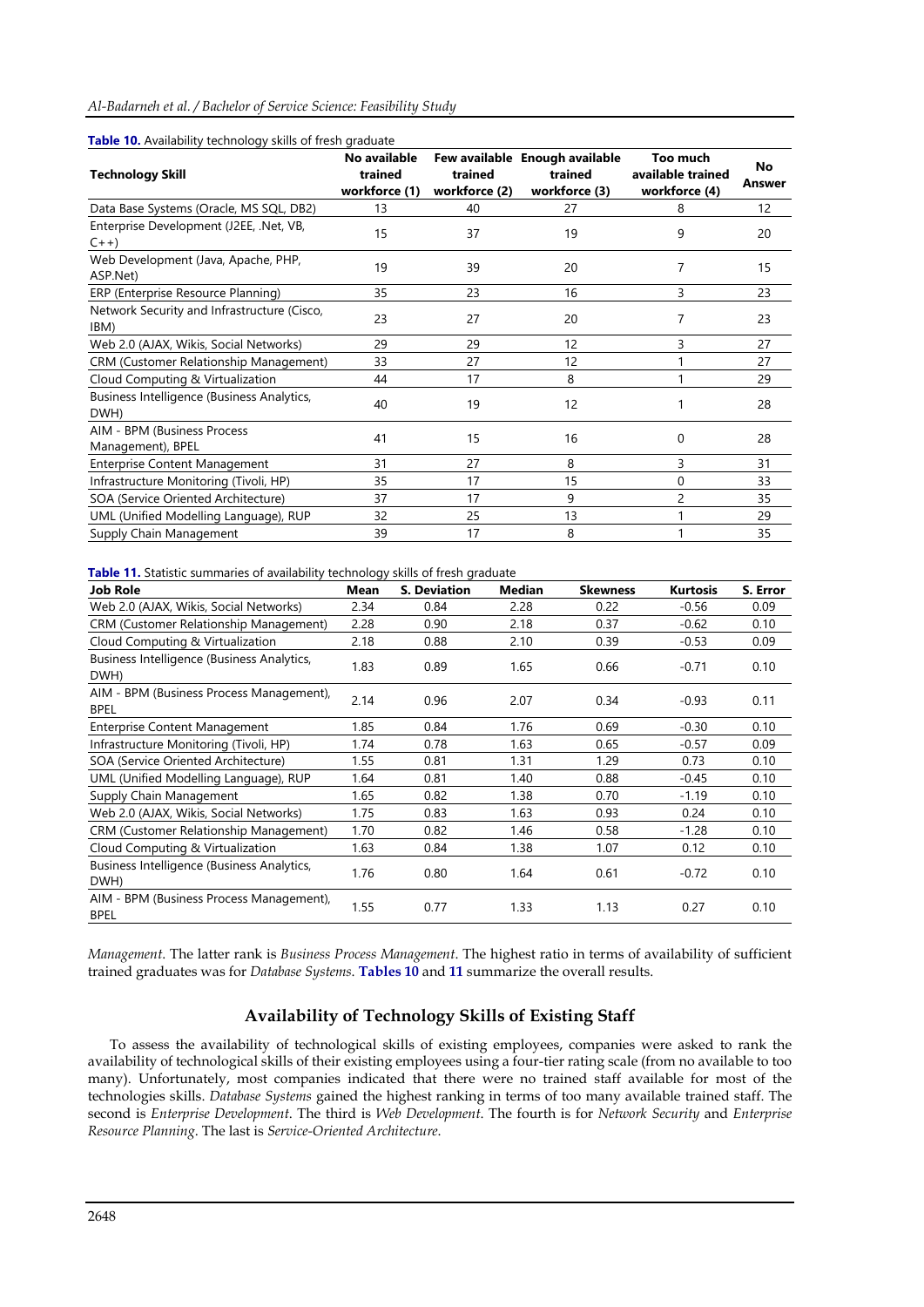| <b>Technology Skill</b>                             | No available<br>trained<br>workforce (1) | trained<br>workforce (2) | Few available Enough available<br>trained workforce available trained<br>(3) | Too much<br>workforce (4) | No<br>Answer |
|-----------------------------------------------------|------------------------------------------|--------------------------|------------------------------------------------------------------------------|---------------------------|--------------|
| Data Base Systems (Oracle, MS SQL, DB2)             | 5                                        | 19                       | 43                                                                           | 23                        | 10           |
| Enterprise Development (J2EE, .Net, VB,<br>$C++)$   | 16                                       | 20                       | 27                                                                           | 19                        | 18           |
| Web Development (Java, Apache, PHP,<br>ASP.Net)     | 23                                       | 21                       | 25                                                                           | 18                        | 13           |
| ERP (Enterprise Resource Planning)                  | 23                                       | 16                       | 24                                                                           | 15                        | 22           |
| Network Security and Infrastructure (Cisco,<br>IBM) | 23                                       | 17                       | 23                                                                           | 15                        | 22           |
| Web 2.0 (AJAX, Wikis, Social Networks)              | 31                                       | 16                       | 17                                                                           | 12                        | 24           |
| <b>CRM (Customer Relationship Management)</b>       | 23                                       | 24                       | 21                                                                           | 7                         | 25           |
| Cloud Computing & Virtualization                    | 35                                       | 16                       | 15                                                                           | 5                         | 29           |
| Business Intelligence (Business Analytics,<br>DWH)  | 19                                       | 31                       | 15                                                                           | 9                         | 26           |
| AIM - BPM (Business Process<br>Management), BPEL    | 25                                       | 23                       | 17                                                                           | 7                         | 28           |
| <b>Enterprise Content Management</b>                | 31                                       | 16                       | 15                                                                           | 8                         | 30           |
| Infrastructure Monitoring (Tivoli, HP)              | 31                                       | 13                       | 16                                                                           | 7                         | 33           |
| SOA (Service Oriented Architecture)                 | 32                                       | 16                       | 17                                                                           | 3                         | 32           |
| UML (Unified Modelling Language), RUP               | 32                                       | 21                       | 12                                                                           | 7                         | 28           |
| Supply Chain Management                             | 35                                       | 19                       | 12                                                                           | 4                         | 30           |

**Table 12.** Availability technology skills of existing employees

**Table 13.** Statistic summaries of availability technology skills of existing employees

| <b>Job Role</b>                                 | Mean | <b>S. Deviation</b> | Median | <b>Skewness</b> | <b>Kurtosis</b> | S. Error |
|-------------------------------------------------|------|---------------------|--------|-----------------|-----------------|----------|
| Web 2.0 (AJAX, Wikis, Social Networks)          | 2.93 | 0.83                | 2.99   | $-0.46$         | $-0.35$         | 0.09     |
| <b>CRM (Customer Relationship Management)</b>   | 2.60 | 1.05                | 2.69   | $-0.16$         | $-1.20$         | 0.12     |
| Cloud Computing & Virtualization                | 2.44 | 1.10                | 2.48   | 0.03            | $-1.34$         | 0.12     |
| Business Intelligence (Business Analytics, DWH) | 2.40 | 1.11                | 2.50   | 0.03            | $-1.39$         | 0.13     |
| AIM - BPM (Business Process Management), BPEL   | 2.38 | 1.11                | 2.44   | 0.06            | $-1.38$         | 0.13     |
| <b>Enterprise Content Management</b>            | 2.13 | 1.12                | 1.94   | 0.41            | $-1.29$         | 0.13     |
| Infrastructure Monitoring (Tivoli, HP)          | 2.16 | 0.97                | 2.10   | 0.29            | $-1.03$         | 0.11     |
| SOA (Service Oriented Architecture)             | 1.86 | 0.99                | 1.53   | 0.71            | $-0.81$         | 0.12     |
| UML (Unified Modelling Language), RUP           | 2.19 | 0.96                | 2.08   | 0.45            | $-0.76$         | 0.11     |
| Supply Chain Management                         | 2.08 | 0.99                | 1.98   | 0.44            | $-0.96$         | 0.12     |
| Web 2.0 (AJAX, Wikis, Social Networks)          | 2.00 | 1.06                | 1.75   | 0.57            | $-1.05$         | 0.13     |
| <b>CRM (Customer Relationship Management)</b>   | 1.99 | 1.07                | 1.69   | 0.55            | $-1.13$         | 0.13     |
| Cloud Computing & Virtualization                | 1.87 | 0.94                | 1.63   | 0.57            | $-1.00$         | 0.11     |
| Business Intelligence (Business Analytics, DWH) | 1.92 | 1.00                | 1.69   | 0.74            | $-0.66$         | 0.12     |
| AIM - BPM (Business Process Management), BPEL   | 1.79 | 0.93                | 1.50   | 0.85            | $-0.42$         | 0.11     |

Regarding the availability of trained staff on specific technologies, *Database Systems* is the technology that has the highest proportion of adequately trained staff. *Enterprise Development* comes second. The third is *Web Development* followed by *Enterprise Resource Planning* and *Network Security*. The latter is *Supply Chain Management*. The technology that has a few trained staff is *Business Intelligence*. **Tables 12** and **13** summarize all obtained results.

## RECOMMENDATIONS

Based on the findings of this study, the following are recommendations for different stakeholders:

### **Government and Policy Makers**

• Strengthening the role of government as a vital player in empowering partnerships among industry, private sector, and academic and research centers. The government should enforce the integration of innovation approaches within educational institutions.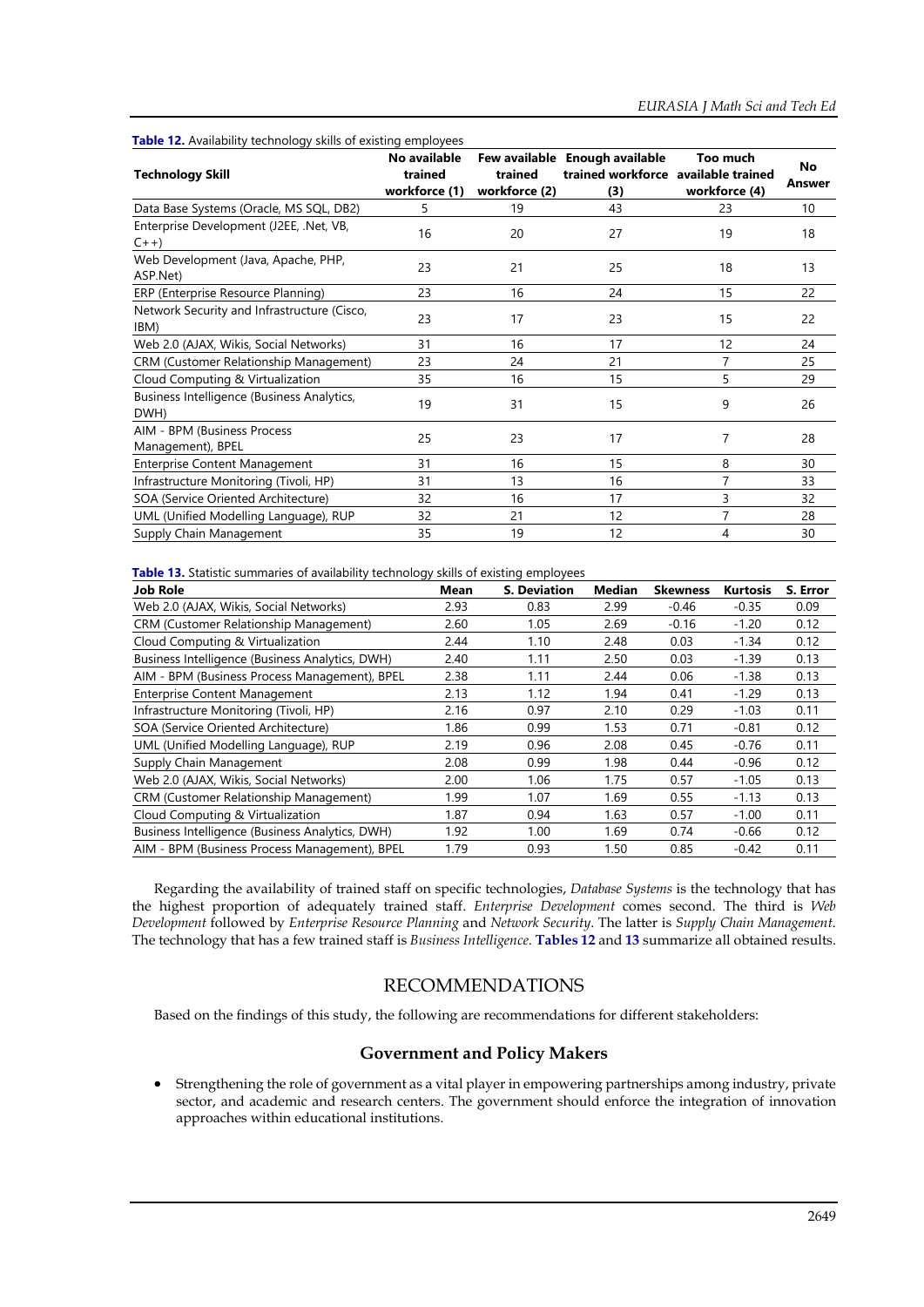- Promote, improve, and evaluate existing tools and studies used to get the right balance between labor demand and supply. A periodic assessment is needed to forecast the future market demand and then to align the strategic plans of the solicitous parties appropriately.
- Implement a tracking system with the help of the Civil Service Bureau to identify career paths in the ICT sector and plan future academic programs appropriately.
- Develop appropriate policies and programs in order to enhance the female participation in the ICT labor force.
- Support ICT companies financially to encourage them develop training plans for new graduates.

## **The Private Sector**

- Make professional visits to academic institutions, get together with instructors and students and provide time to present technical and awareness sessions.
- Encourage professional staff to acquire and work within the concept of teamwork.
- Pay further attention to the most important professional jobs now and in the future, continual review for jobs that are not important either now or in the future. Also, further attention is required for the jobs that are expected to be of importance in the future to ensure that they are aligned with the strategic plans of the academic community.
- Secure annual financial budget for collaboration with academic and research centers and provide education institutions with the confidence to invest. This budget can be used to sponsor graduation projects, support curriculum development, fund research proposals.
- Develop and share strategic plans with other stakeholders to ensure homogeneity with their policies, and ensure that new graduates will meet labor market needs.
- Come up with appropriate practices to match labor market needs and job requirements with the existing level of skills.

## **Universities & Academic Institutes**

- Plan to develop and build a dynamic high level quality and relevant, industry oriented ICT education through cooperation with all partnerships.
- Develop and maintain dynamic educational programs driven by dynamic curriculum and instructional practices to provide the graduates with pertinent knowledge and skills.
- Support research and development at academic and research centers and align it to labor market needs of technology skills.
- Develop and apply proper approaches to improve the quality of education and training of private university graduates to compete with graduates of public universities in the labor market.
- Provide students with business and soft skills and offer related capacity building and training development programs.
- Strongly considering teaching Business English course as an elective and gradually substitute it with the basic English course.
- Focus on helping students acquire teamwork skills (negotiation, collaboration, and cooperation) by encouraging them to work on course-based projects.

## **All Stakeholders**

- Develop, improve, and expand internship opportunities with industry to align learning outcomes with the current and practical technology skills needed by labor market.
- Encourage the knowledge transfer by promoting the transfer of people and their skills among academic institutions, government, and industry.
- Establish solid bridges and cooperation between partnerships to study the labor market needs of technologies, to facilitate the use of newly innovated technologies, and to provide professionals and experts for the most important ones.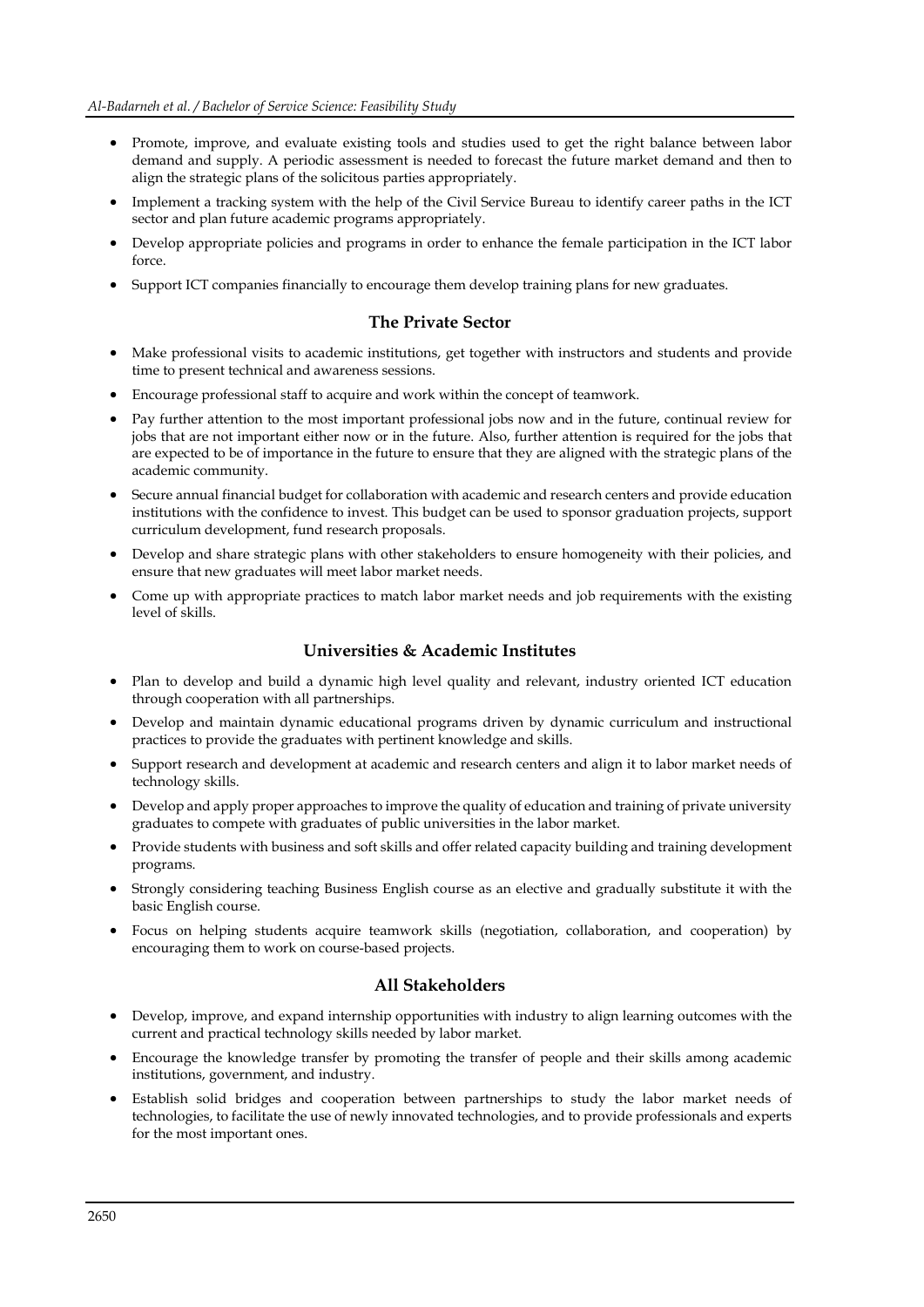- Honor and place emphasis on academic success stories. Great strides have been made towards curriculum development by many academic institutions and their accomplishments can serve as a role model for others.
- Disseminate and give emphasis to success achievements and cooperation between academia, the industry, and the government.
- Establish communication links between all partnerships and be open to new ideas from all sides.

## **CONCLUSION**

The service sector is the topmost growing share of the developed economies. The dependency of this sector on information technology (IT) deserves curricula revision of most IT related academic programs. As the discipline of computing endures to expand and diversify, and new computing-related academic programs arise, existing curriculum of academic programs must be updated regularly and new computing disciplines will be originated. This has made the need to develop an interdisciplinary curriculum to prepare university graduates entering the workforce with depth and breadth of skills needed for service sector industries a necessary issue.

The development of curricular guidelines for SSME is particularly challenging. The growing diversity of topics in SSME and the increasing integration of computing with other disciplines (e.g., computer science (Thompson, Bellanca, Owens, & Lorenzo, 2012), business (Conger, 2009), and engineering (Rozenes & Kukliansky, 2014)) create additional challenges. As a result, there is a need to establish international curricular guidelines for a new Bachelor's degree in SSME that will match the latest developments in the discipline and have lasting impact.

In this paper, we have presented and briefly discussed a feasibility study as a basis for establishing an undergraduate program that offers a Bachelor's degree in SSME. First, we identified the body of knowledge areas and skills needed by SSME graduates to compete in the knowledge-based service economy. Secondly, we presented justifications for establishing the new undergraduate SSME program. Finally, we provided the resources considered necessary for establishing SSME department. The establishment of this emerging degree program allows JUST, firstly, to cross the boundaries of traditional IT curricula and respond to an industry need that traditional IT disciplines do not serve, and secondly, to take a unique and pioneering step in this field and thus being the first university in Jordan and in the Middle East in offering this program.

### **REFERENCES**

- Al-Badarneh, A., Spohrer, J., & Al-Duwairi, B. (2013). A model curriculum for undergraduate program in IT SSME. *International Journal of Service Science, Management, Engineering, and Technology, 4*, 1-18. <https://doi.org/10.4018/ijssmet.2013100101>
- Beblavý, M., Fabo, B., & Lenearts, K. (2016, December). Demand for Digital Skills in the US Labour Market: The IT Skills Pyramid. *Centre for European Policy Studies* (*CEPS*) *Catalogue*, *Special Report No. 154*.
- Bureau of Labor Statistics. (2016, December). *The Employment Situation* (USDL-17-0004). Washington, DC: US Department of Labor. Retrieved on January 6, 2017 from [https://www.bls.gov/news.release/archives/empsit\\_01062017.pdf](https://www.bls.gov/news.release/archives/empsit_01062017.pdf)
- Chesbrough, H. (2004, September 24). A failing grade for innovation academy. *Financial Times*. Retrieved on August 1, 2016 fro[m http://www.ft.com](http://www.ft.com/)
- Conger, S. (2009). Information technology service management and opportunities for information systems curricula. *International Journal of Information Systems in the Service Sector, 1*, 58-68. <https://doi.org/10.4018/jisss.2009040104>
- Daniels, P. W. (2012). Service industries at a crossroads: some fragile assumptions and future challenges. *The Service Industries Journal, 32*, 619-639[. https://doi.org/10.1080/02642069.2011.596536](https://doi.org/10.1080/02642069.2011.596536)
- Fitzsimmons, J. A., Fitzsimmons, M. J., & Bordoloi, S. (2014). *Service Management: Operations, Strategy, Information Technology* (8th ed.). Boston, MA: Mc Graw Hill.
- Hefley, B., & Murphy, W. (Eds.) (2008). *Service Science, Management and Engineering: Education for the 21st Century Series*. New York, NY: Springer.<https://doi.org/10.1007/978-0-387-76578-5>
- Ministry of Information and Communications Technology. (2010). Workforce in Jordanian ICT Industry: Evaluation and Needs Assessment 2010. Jordan: MoICT. Retrieved on January 7, 2015 from [http://moict.gov.jo/uploads/Policies-and-Strategies-Directorate/Surveys/Workforce-in-Jordanian-ICT-](http://moict.gov.jo/uploads/Policies-and-Strategies-Directorate/Surveys/Workforce-in-Jordanian-ICT-Industries/Evaluation-and-Needs-Assessment-of-Workforce-in-Jordanian-ICT-Industries-2010.pdf)[Industries/Evaluation-and-Needs-Assessment-of-Workforce-in-Jordanian-ICT-Industries-2010.pdf](http://moict.gov.jo/uploads/Policies-and-Strategies-Directorate/Surveys/Workforce-in-Jordanian-ICT-Industries/Evaluation-and-Needs-Assessment-of-Workforce-in-Jordanian-ICT-Industries-2010.pdf)
- Ministry of Information and Communications Technology. (2013). Jordan National Information and Communications Technology Strategy (2013-2017). Jordan: MoICT. Retrieved on March 23, 2015 from